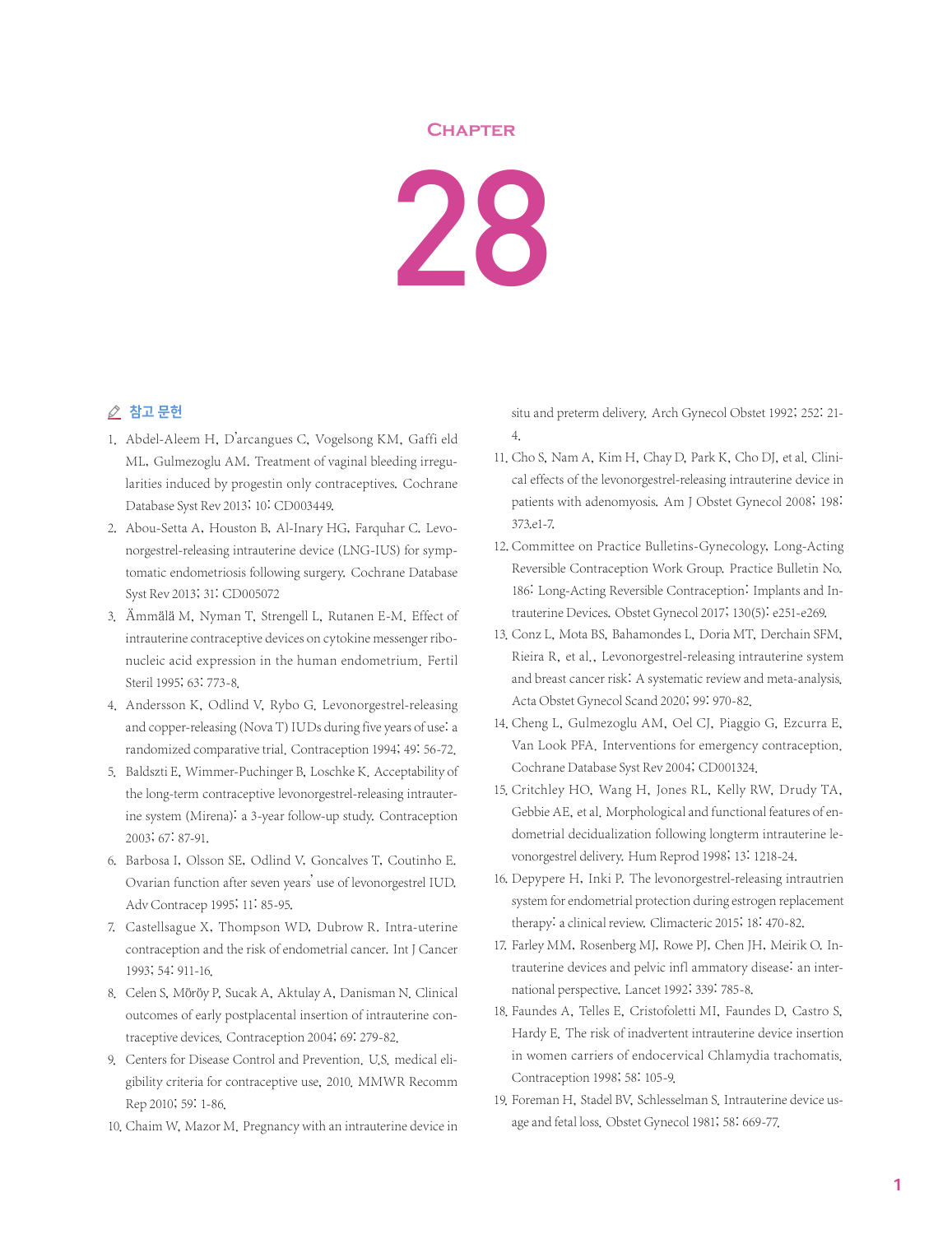- 20. Fraser IS. Non-contraceptive health benefits of intrauterine hormonal systems. Contraception 2010; 82: 396-403.
- 21. Fraser IS. The promise and reality of the intrauterine route for hormone delivery for prevention and therapy of gynecological disease. Contraception 2007; 75: S112-7.
- 22. FSRH Guideline (February 2021) Progestogen-only Implant. BMJ Sex Reprod Health 2021; 47: 1-62.
- 23. Gallos ID, Yap J, Rajkhowa M, Luesley DM, Coomarasamy A, Gupta JK. Regression, relapse, and live birth rates with fertility-sparing therapy for endometrial cancer and atypical complex endometrial hyperplasia: a systematic review and metaanalysis. Am J Obstet Gynecol 2012; 207: 266.e1-12.
- 24. Garder FJE, Konje JC, Abrams KR, Brown LJ, Ai-Azzawi F, Bell SC, et al. Endometrial protection from tamoxifen-stimulated changes by a levonorgestrel-releasing intrauterine system: A randomized controlled trial. Lancet 2000; 356: 1711-7.
- 25. Gronlund B, Blaabjerg J. Serious intestinal complication five years after insertion of a Nova-T. Contraception 1991; 44: 517- 20.
- 26. Hidalgo MM, Hidalgo-Regina C, Bahamondes V, Monteiro I, Petta CA, Bahamondes L. Serum levonorgestrel levels and endometrial thickness during extended use of the levonorgestrelreleasing intrauterine system. Contraception 2009; 80: 84-9.
- 27. Hov GG, Skjeldestad FE, Hilstad T. Use of IUD and subsequent fertility – follow-up after participation in a randomized clinical trial. Contraception 2007; 75: 88-92.
- 28. Irvine GA, Campbell-Brown MB, Lumsden MA, Heikkila A, Walker JJ, Cameron IT. Randomised comparative trial of the levonorgestrel intrauterine system and norethisterone for treatment of idiopathic menorrhagia. Br J Obstet Gynaecol 1998; 105: 592-8.
- 29. Jonsson B, Landgren B-M, Eneroth P. Effects of various IUDs on the composition of cervical mucus. Contraception 1991; 43: 447-58.
- 30. Koch UJ. Sperm migration in the human female genital tract with and without intrauterine devices. Acta Eur Fertil 1980; 2: 33-60.
- 31. Lockhat FB, Emembolu JE, Konje JC. Serum and peritoneal fluid levels of levonorgestrel in women with endometriosis who were treated with an intrauterine contraceptive device containing levonorgestrel. Fertil Steril 2005; 83: 398-404.
- 32. Makinen JL, Erkkola RU, Laippala PJ. Causes of the increase in incidence of ectopic pregnancy – a study on 1017 patients from 1966 to 1985 in Turku, Finland. Am J Obstet Gynecol 1989; 160: 642-6.
- 33. Mansour D, Bahamondes L, Critchley H, Darney P, Fraser IS. The management of unacceptable bleeding patterns in etono-

gestrel-releasing contraceptive implant users. Contraception. 2011; 83(3): 202-10.

- 34. Moray KV, Chaurasia H, Sachin O, Joshi B. A systematic review on clinical effectiveness, side-effect profile and metaanalysis on continuation rate of etonogestrel contraceptive implant. Reprod Health. 2021; 18(1): 4.
- 35. Morin-Papunen L, Martikainen H, McCarthy MI, Franks S, Sovio U, Hartikainen AL, et al. Comparison of metabolic and infl ammatory outcomes in women who used oral contraceptives and the levonorgestrel-releasing intrauterine device in a general population. Am J Obstet Gynecol 2008; 199: 529.e1- 529.e10.
- 36. Orbo A, Vereide A, Arnes M, Pettersen I, Straue B. Levonorgestrel-impregnated intrauterine device as treatment for endometrial hyperplasia: a national multicentre randomised trial. BJOG 2014; 121: 477-86.
- 37. Ortiz ME, Croxatto HB, Bardin CW. Mechanisms of action of intrauterine devices. Obstet Gynecol Surv 1996; 51: S42-S51.
- 38. Paterson H, Ashton J, Harrison-Woolrych M, A nationwide cohort study of the use of the levonorgestrel intrauterine device in New Zealand adolescents. Contraception 2009; 79: 433-8.
- 39. RCOG with BSGE. Management of Endometrial Hyperplasia. Green-top Guideline No. 67. RCOG/BSGE Joint Guideline. 1st ed. London: RCOG; 2016. pp. 1-30.
- 40. Schlaff WD, Carson SA, Luciano A, Ross D, Bergqvist A. Subcutaneous injection of depot medroxyprogesterone acetate compared with leuprolide acetate in the treatment of endometriosisassociated pain. Fertil Steril. 2006; 85: 314-25.
- 41. Shoupe D, Kjos SL. Current Clinical Practice: The Handbook of Contraception: A Guide for Practical Management. 2nd ed. Totowa, NJ: Human Press; 2006. Chapter 9, Implantable Contraception; pp. 139-64.
- 42. Sivin I, Stern J, Coutinho E, Mattos CER, El Mahgoub S, Diaz S, et al. Prolonged intrauterine contraception: a sevenyear randomized study of the levonorgestrel 20 mcg/day (LNg 20) and the copper T380 Ag IUDs. Contraception 1991; 44: 473-80.
- 43. Sivin I. Utility and drawbacks of continuous use of a copper T IUD for 20 years. Contraception 2007; 75: S70-S75.
- 44. Skjeldestadt FE, Bratt H. Fertility after complicated and noncomplicated use of IUDs. A controlled prospective study. Adv Contracept 1988; 4: 179-84.
- 45. Skouby SO, Molsted-Pedersen L, Kosonen A. Consequences of intrauterine contraception in diabetic women. Fertil Steril 1984; 42: 568-72.
- 46. Stoddard A, Mcnicholas C, Peipert J. Efficacy and safety of long-actiing reversible contraception. Drugs 2011; 71: 969-80.